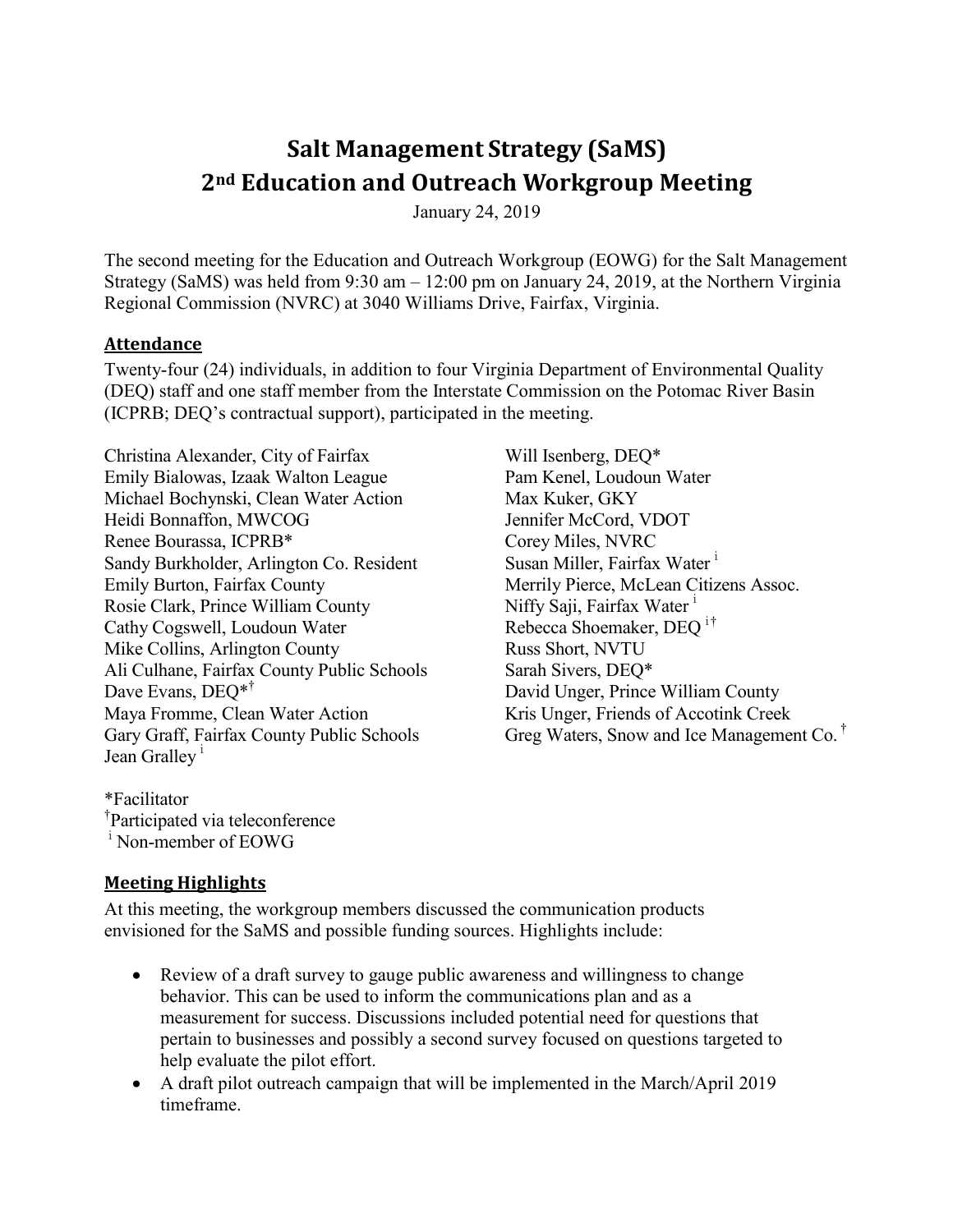- The development of a positive and non-judgmental overarching message and tagline.
- Discussion of the framework for outreach materials to deliver the message and begin to generate awareness on the topic.
- Several funding opportunities were identified as possible options to support implementation of the SaMS. Funding needs should be more defined before exploring options and therefore, additional effort on this item will be paused until after the pilot concludes.
- Subcommittees are being created by DEQ (post meeting) to continue development of follow-up action items (identified below as Action Items 1-5) in time to launch the pilot outreach campaign on March  $1<sup>st</sup>$ .
- 1-2 volunteers/nominations for 1) presenting an overview of this workgroup's progress and draft recommendations for the SaMS at the next Stakeholder Advisory Committee (SAC) meeting and 2) representing this workgroup on the Steering Committee.

#### *Notes for Other Workgroups / Potential Areas of Overlap:*

- Other workgroups may benefit from being involved in the pilot outreach campaign or running a concurrent pilot project.
- Recommend coordinating on possible funding opportunities identified by other workgroups and identifying, collectively, possible funding needs prior to reaching out to those identified.

#### **Follow-up Action Items:\***

- 1. Pilot Outreach Campaign: Revise the [draft document](https://www.deq.virginia.gov/Portals/0/DEQ/Water/TMDL/SaMS/MeetingMaterials/EandOwg/Meeting2/SaMS_EOWG_ActionItem-2-DraftPilotCommsPlan_20190124.pdf) identifying the strategy to conduct a pilot outreach campaign from March  $1<sup>st</sup>$  thru April  $30<sup>th</sup>$ .
	- a. Volunteers: Emily Burton (Fairfax County), Corey Miles (NVRC), Merrily Pierce (McLean Citizens Association), Kris Unger (Friends of Accotink Creek)
- 2. Pilot Survey: Revise the [draft survey](https://www.deq.virginia.gov/Portals/0/DEQ/Water/TMDL/SaMS/MeetingMaterials/EandOwg/Meeting2/SaMS_EOWG_ActionItem-3-SurveyQuestions_20190124.pdf) to consider organization of questions (most important first, grouping by audience, and possibility of "branching" the survey based upon responses) and adding questions to address another target audience. Consider need for a second survey as follow-up to assist with evaluation. Also, consider the demographics of the target audience (are we speaking to them?).
	- a. Volunteers: Heidi Bonnaffon (MWCOG), Emily Burton (Fairfax County), Mike Collins (Arlington County), Corey Miles (NVRC), Merrily Pierce (McLean Citizens Association, develop questions directed towards businesses);
- 3. Over-Arching Message: Using the input received for an over-arching message (such as a logo or motto for SaMS) to be short and neutral, come up with a few to test during the pilot period (March  $1<sup>st</sup>$  – April 30<sup>th</sup>). Drafts will take into consideration the concerns identified, such as the use of the word "less" (salt) in an over-arching message. The group may also come up with messages that fall under the main message that are more targeted for certain groups, such as homeowners.
	- a. Volunteers: Heidi Bonnaffon (MWCOG), Mike Collins (Arlington County), Kris Unger (Friends of Accotink Creek)
- 4. Outreach Materials: Revise *content* to tailor to suggestions from the workgroup. Incorporate the over-arching message and draft short accompanying text. Decide how many and which designs to include in the pilot.
	- a. Volunteers: Michael Bochyski (Clean Water Action), Mike Collins (Arlington County), Kris Unger (Friends of Accotink Creek)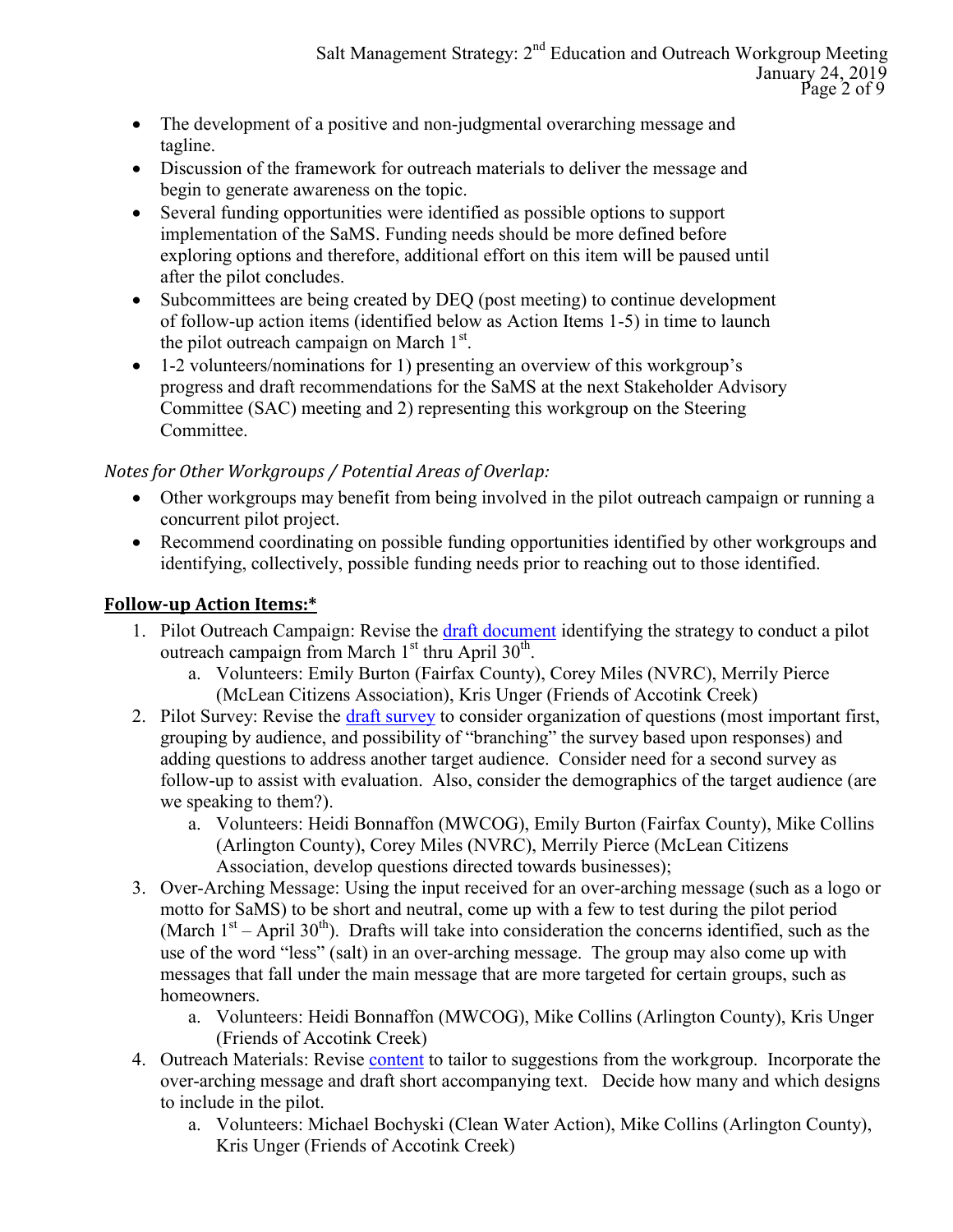- 5. Social Medial Tool Kit: This material was not presented during the meeting as it was not ready in time. However, the draft includes information that may be useful in the pilot effort. Efforts needed here are (1) reviewing the draft to see what information could be incorporated into the pilot and (2) drafting text to be distributed via email, newsletter, and social media during the pilot effort.
	- a. Volunteers: Michael Bochyski (Clean Water Action), Mike Collins (Arlington County), Emily Burton (Fairfax County), Kris Unger (Friends of Accotink Creek)
- 6. Request for 1-2 volunteers/nominations for the following (All members):
	- a. Present this workgroup's progress at the next SAC meeting (anticipated for May 2019).
	- b. Serve on the Steering Committee (convened towards the end of the SaMS process).
- 7. Check with Region of Waterloo (Canada) regarding any educational programs developed for schools as part of their Salting Shift program. (DEQ)

Timeline to complete Action Items Nos. 1-5 is identified below:

- Complete proposed revisions by Feb.  $15^{th}$
- Coordinate revisions with rest of workgroup on Feb.  $15^{th}$  ( $18^{th}$  at the latest)
- Workgroup feedback on revisions due Feb.  $22<sup>nd</sup>$
- Make any final revisions by Feb.  $28<sup>th</sup>$  (enable launch of pilot on March  $1<sup>st</sup>$ )

\*The above identified volunteers are those persons who confirmed their willingness to participate on a subgroup through either a poll or in email correspondence to DEQ prior to finalization of the notes on February 5, 2019.

# **Meeting Summary**

## **Introductions**

The meeting opened with brief introductory remarks from DEQ. Participants then briefly introduced themselves, providing their name and the organization they represent.

DEQ gave a rundown of the overall [timeline](https://www.deq.virginia.gov/Portals/0/DEQ/Water/TMDL/SaMS/SaMS_Timeline.pdf) for the Salt Management Strategy.

The objectives for this meeting were to discuss action items so that the workgroup can continue to move forward on each action. The workgroup is to focus on what the EOWG's section of the final product will look like.

The **highlights** from the previous EOWG meeting include:

- The workgroup is working towards a comprehensive outreach campaign that will include useful materials to generate awareness and promote positive behavioral changes.
- The workgroup will develop a pilot study to test messages and materials. It was recommended that this pilot include a survey to generate a baseline level of awareness and identify motivation to change. The majority of the action items from this first meeting are in support of this pilot.
- A cohesive message among organizations is needed so we are all speaking with one voice.
- A social media toolkit as part of the SaMS will help promote the message and provide examples and templates for that purpose.

The highlights from other SaMS workgroup meetings: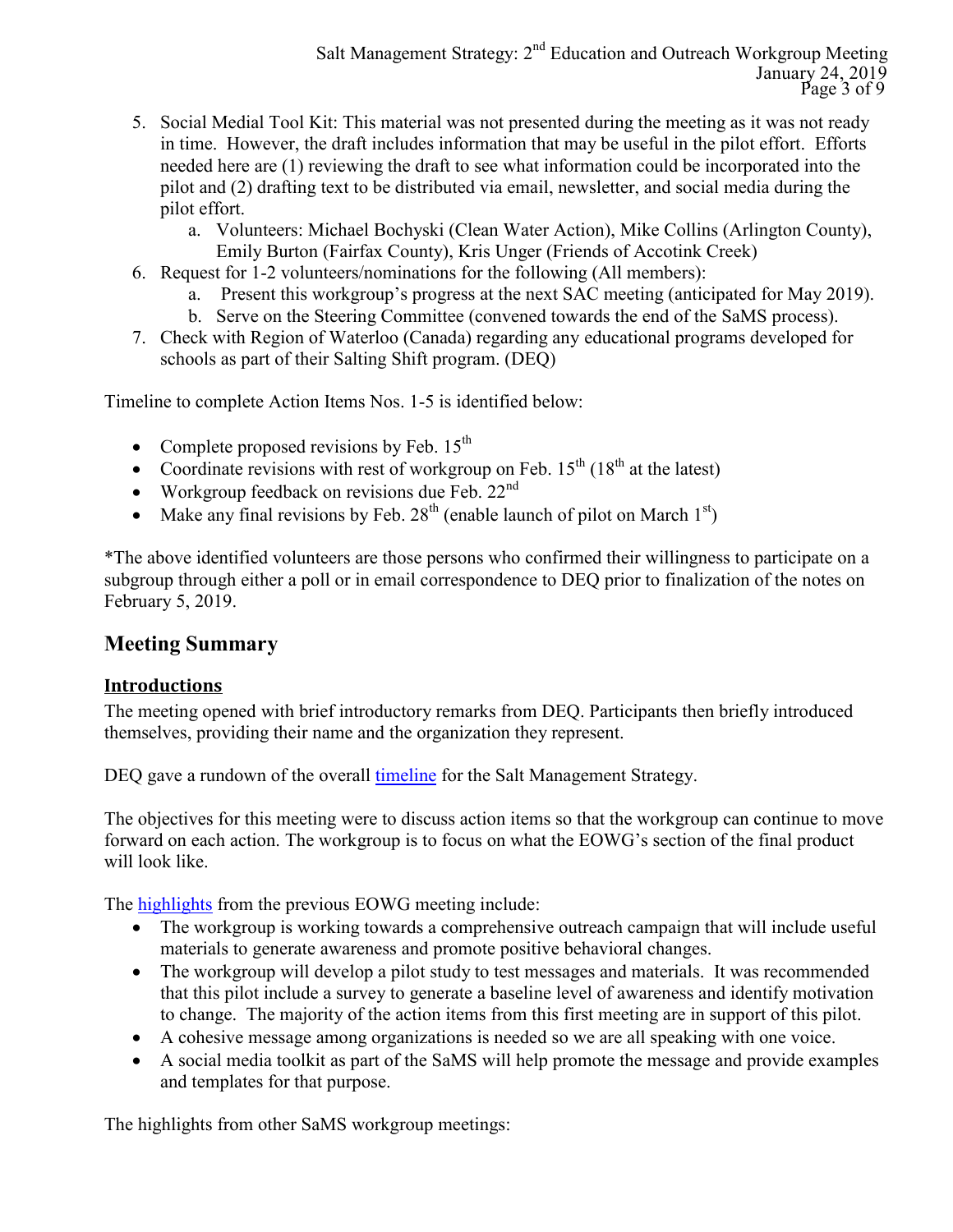- Pre-storm messaging and providing information on what people can do, such as telework, is important.
- Public expectations need to change to support the recommendations. Therefore, the EOWG needs to consider messages that communicate levels of service and promote a proper level of expectations in the public.
- Consistent, coordinated messages need to be developed.
- Concurrent pilot projects in other groups, like the Water Quality Monitoring and Research workgroup, can be valuable to help gauge changes.

## **Action Item Presentations**

#### *Action Item #1: Review Other Programs (Russ Short/Sarah Sivers)*

Mr. Short looked at other salt management programs in the USA and Canada to gain an understanding of what current efforts already exist and what approaches those programs are using. The information he summarized into a [table](https://www.deq.virginia.gov/Portals/0/DEQ/Water/TMDL/SaMS/MeetingMaterials/EandOwg/Meeting2/SaMS_EOWG_ActionItem-1-ProgramsSummary_20190124.pdf) was provided and can be accessed [here.](https://www.deq.virginia.gov/Portals/0/DEQ/Water/TMDL/SaMS/MeetingMaterials/EandOwg/Meeting2/SaMS_EOWG_ActionItem-1-ProgramsSummary_20190124.pdf) Mr. Short's presentation can be found [here.](https://www.deq.virginia.gov/Portals/0/DEQ/Water/TMDL/SaMS/MeetingMaterials/EandOwg/Meeting2/SaMS_EOWG_ActionItem-1-ProgramsSummaryPres_20190124.pdf)

Elements (both voluntary and mandatory) from other programs include:

- Guidelines for sidewalks and roadways
- Certification programs
- Fliers for BMPs, technology, and education
- Annual training for vendors
- Forms and guidance for equipment calibration and maintenance

DEQ followed-up with some of the programs identified to learn more about measures for success. There were not any clear-cut measures for success, but those contacted feel their program is successful because there is continued interest in the programs (i.e. continued sign-ups for trainings, etc.) and measurable reductions in the amount of salt applied. Measuring public perception of the issue is another way to track progress and has been measured through metrics such as shares on social media and the usage of hashtags. However, links to improvements in water quality have been more difficult to identify/correlate. As many of these programs have been in existence for approximately 10 years, the main take away is this is a long process; it is not going to happen overnight.

As far as messaging, certain messages worked better than others (i.e. avoid sounding "preachy"), with one program noting they have worked to refine their efforts over a period of time.

A question was raised regarding education programs at schools. DEQ will follow-up with the Region of Waterloo (Canada) regarding their program and whether it includes outreach to schools.

## *Action Item #2: Pilot Outreach Campaign (Sarah Sivers)*

The draft [Pilot Outreach Campaign](https://www.deq.virginia.gov/Portals/0/DEQ/Water/TMDL/SaMS/MeetingMaterials/EandOwg/Meeting2/SaMS_EOWG_ActionItem-2-DraftPilotCommsPlan_20190124.pdf) was discussed (Ms. Sivers' presentation can be found [here\)](https://www.deq.virginia.gov/Portals/0/DEQ/Water/TMDL/SaMS/MeetingMaterials/EandOwg/Meeting2/SaMS_EOWG_ActionItem-3-CampaignOverviewPres_20190124.pdf). The draft campaign plan outlines the campaign's purpose, background, objectives and measures of success, key messages, key audiences, communication/distribution channels, frequency of communications, timeframe, resources, and contacts. The campaign will explore what messages resonate with people and how willing they are to change their actions.

This is an opportunity to test the message to see how it will resonate with the public. It will develop a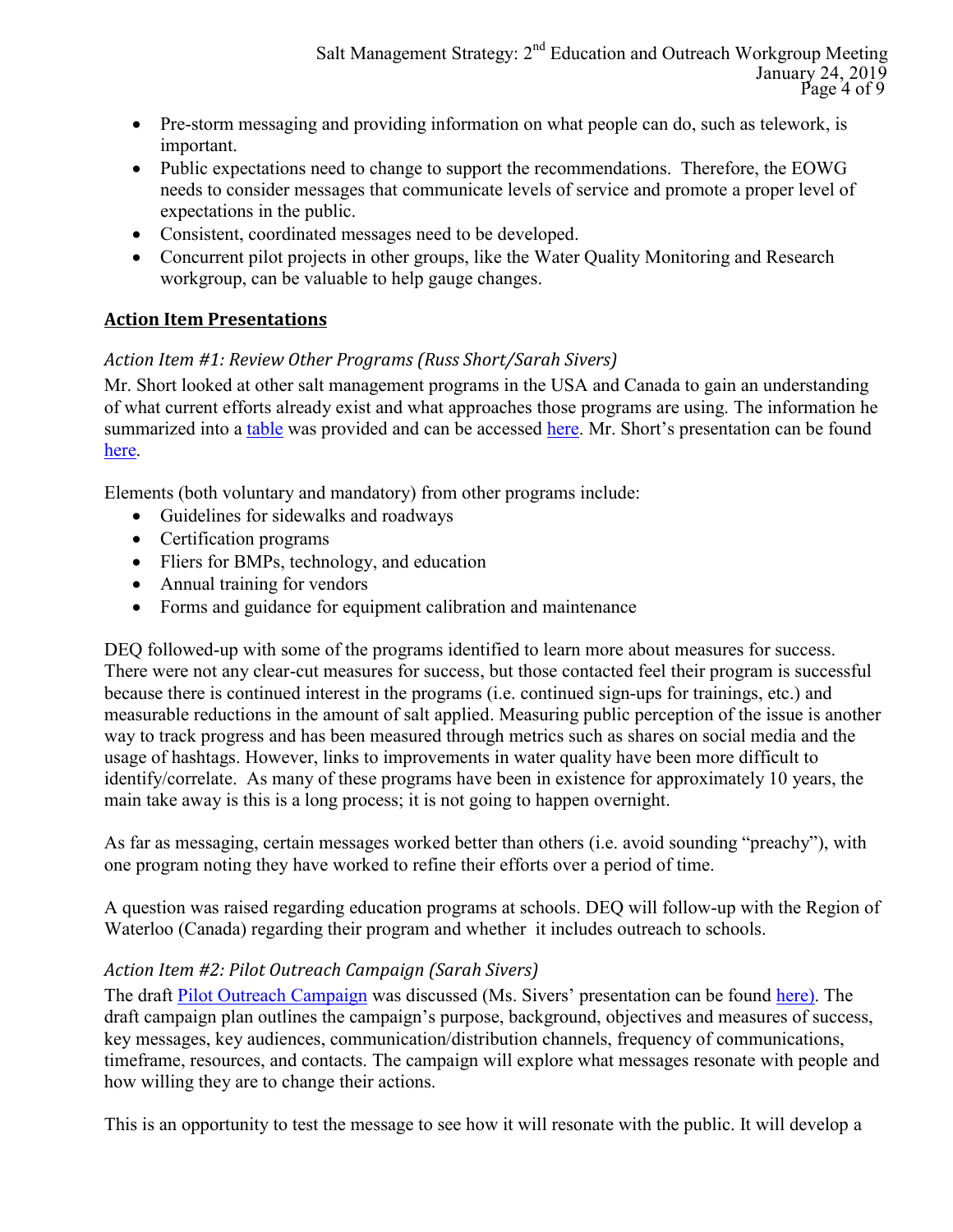baseline for current knowledge on the subject. DEO proposed the pilot project start March 1<sup>st</sup> and run through April 30th.

The Long Branch watershed was proposed as the area for the campaign because it is a relatively homogenous watershed as it is mostly residential (with many commuters); there is a USGS gage located there that was used in the TMDL; and it is within the Accotink Creek TMDL watershed. If Long Branch is chosen, then on the ground outreach efforts will be focused in that area, with the internet outreach effort being more broadly applied. This is due to the nature of the internet as a communication channel and request for workgroup members to support the pilot by spreading the message/information through their affiliation's distribution channels. After discussing the specifics and understanding that the internet outreach efforts will be region wide, the workgroup supported the proposed target area for on the ground outreach efforts. The City of Fairfax commented they want to be included in the groundwork on this part of the project.

The distribution will be conducted through the EOWG member's organizations and networks. It will include newsletters, social media, posters, and a website. There will also be a listening session held in the Long Branch watershed to provide an opportunity for in-person communication.

A comment was received that the pilot should keep two objectives in mind; to test (1) an over-arching message and (2) the communications plan itself. It was further suggested that testing the over-arching message should occur first, before developing supporting materials.

In terms of content of the outreach effort, one member suggested asking participants what type of actions they would be willing to take to reduce their salt usage. Another member noted that it is important to get people to take ownership of the process and not make it sound like DEQ/SaMS has all the answers.

A member commented that the outreach campaign could be made into a template/generic framework for inclusion into the SaMS as a recommendation for conducing outreach activities. In other words, once modified after testing the pilot, the campaign could be fleshed out as a generic region wide campaign for all SaMS outreach methods.

Additional input provided from flipchart on the wall during the break:

- Could we pilot the core message and associated art first before we try to develop materials  $(2^{nd}$ year pilot)?
- Use watershed partners to test and hone our message.
- Fairfax County's media outlets are available as outreach channels.

#### *Action Item #3: Preliminary Survey (Corey Miles/Will Isenberg)*

A [survey](https://www.deq.virginia.gov/Portals/0/DEQ/Water/TMDL/SaMS/MeetingMaterials/EandOwg/Meeting2/SaMS_EOWG_ActionItem-3-SurveyQuestions_20190124.pdf) was drafted by workgroup members aimed to collect baseline data to understand current level of awareness and willingness to change behavior. It was created with two audiences in mind, residents and commuters.

The questions include where people live, where they commute, expectations for road conditions and parking lots, behavior regarding salt application, awareness of the impact of salt use, and optional demographic information. The placement and wording of questions were considered to reduce bias as much as possible. The survey, which takes approximately 11 minutes and is hosted on DEQ's Survey Monkey account, will be part of the outreach material distributed during the pilot campaign.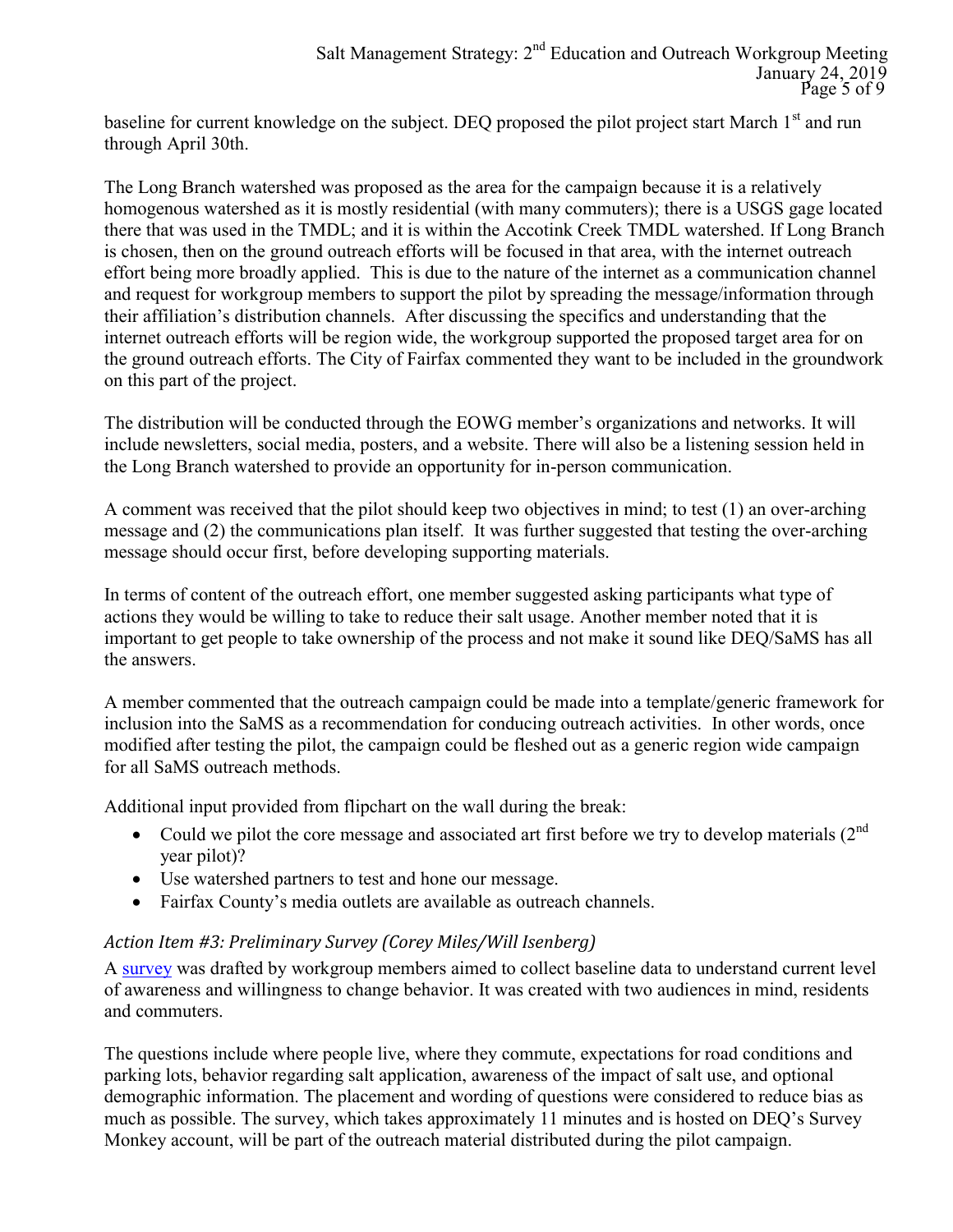One member recommended adding questions or developing a second survey to target the business audience. It was noted that use of a question to branch in Survey Monkey between businesses vs. residents/commuters could avoid the need to develop a separate survey. Merrily Pierce volunteered to speak with the McLean Chamber of Commerce to develop questions for business respondents.

Another member recommended adding a question asking how a person is affected by a winter storm. It was noted the desire to ensure questions in the survey would be useful to help tailor the outreach efforts and also, to limit the amount of time to complete the survey. It was noted that this question could be a free form question at the end of the survey or it could be included in the listening session.

Since responses are permanently recorded with each page of the survey on Survey Monkey, the workgroup discussed that the organization of the questions should have the most important questions on the first page of the survey, in case the person taking the survey quits after the first page.

Additional input provided from flipchart on the wall during the break:

- Do we have money to invest in the survey process? There are firms that can help increase respondents.
- Audience demographics and diversity needs to be considered when evaluating the questions. Questions to ask are can our questions be read by readers with low literacy and do we need a survey for non-English speaker?
- We should have questions at the beginning of the survey to branch different audiences to different questions.

#### *Action Item #4: Overarching SaMS Message (Kris Unger)*

The workgroup members were asked to complete a survey prior to the meeting of possible overarching [messages](https://www.deq.virginia.gov/Portals/0/DEQ/Water/TMDL/SaMS/MeetingMaterials/EandOwg/Meeting2/SaMS_EOWG_ActionItem-4-Messages_20190124.pdf) that accompanied a one-page explanation of the parameters for those draft messages. [The](https://www.deq.virginia.gov/Portals/0/DEQ/Water/TMDL/SaMS/MeetingMaterials/EandOwg/Meeting2/SaMS_EOWG_ActionItem-4-Messages_20190124.pdf)  [draft messages](https://www.deq.virginia.gov/Portals/0/DEQ/Water/TMDL/SaMS/MeetingMaterials/EandOwg/Meeting2/SaMS_EOWG_ActionItem-4-Messages_20190124.pdf) and [survey results](https://www.deq.virginia.gov/Portals/0/DEQ/Water/TMDL/SaMS/MeetingMaterials/EandOwg/Meeting2/SaMS_EOWG_ActionItem-4-SurveyResults_20190124.pdf) were presented at the meeting.

The survey indicated (of those that responded) that the two most popular messages among the members were "*Less is Best"* and "*Halt before you Salt*." However, discussion during the meeting identified concern that *Less is Best* is unclear because how much is "less?". Also, if the applicator is already applying the correct amount, then less is not necessarily best and the message requires further context. There was general agreement a message of *Less is Best* may work if targeted at residents.

Members discussed the proposed messages and agreed that the overarching message needs to be short, catchy, and neutral (i.e. without judgement). Examples of such messages used by other jurisdictions is "*Salting Shift"* and "*Slippery when Winter*." This type of message is more like a slogan. Additional messages (such as *Less is Best*) may be developed that are better targeted at one audience or another. It was suggested that a few proposed messages could be added to the survey to gain input on which potential messages resonate best.

## *New Action (not from previous meeting): Outreach Materials (Jean Gralley)*

Jean Gralley is a writer/illustrator and creates comic books and other materials for Fairfax Water on environmental issues. Ms. Gralley is currently working on a STEM book with Fairfax Water on the impacts of salt. She gave a [presentation](https://www.deq.virginia.gov/Portals/0/DEQ/Water/TMDL/SaMS/MeetingMaterials/EandOwg/Meeting2/SaMS_EOWG_GRALLEY_creativecampaign.pdf) on a draft framework for outreach materials she proposes for the SaMS. She said that even though the subject is sobering, serious and shocking, the messaging should not be. Her suggested framework to deliver the message is light-hearted and slightly humorous, with light "touches" and small "bite size" bits of information that comes from different points of view.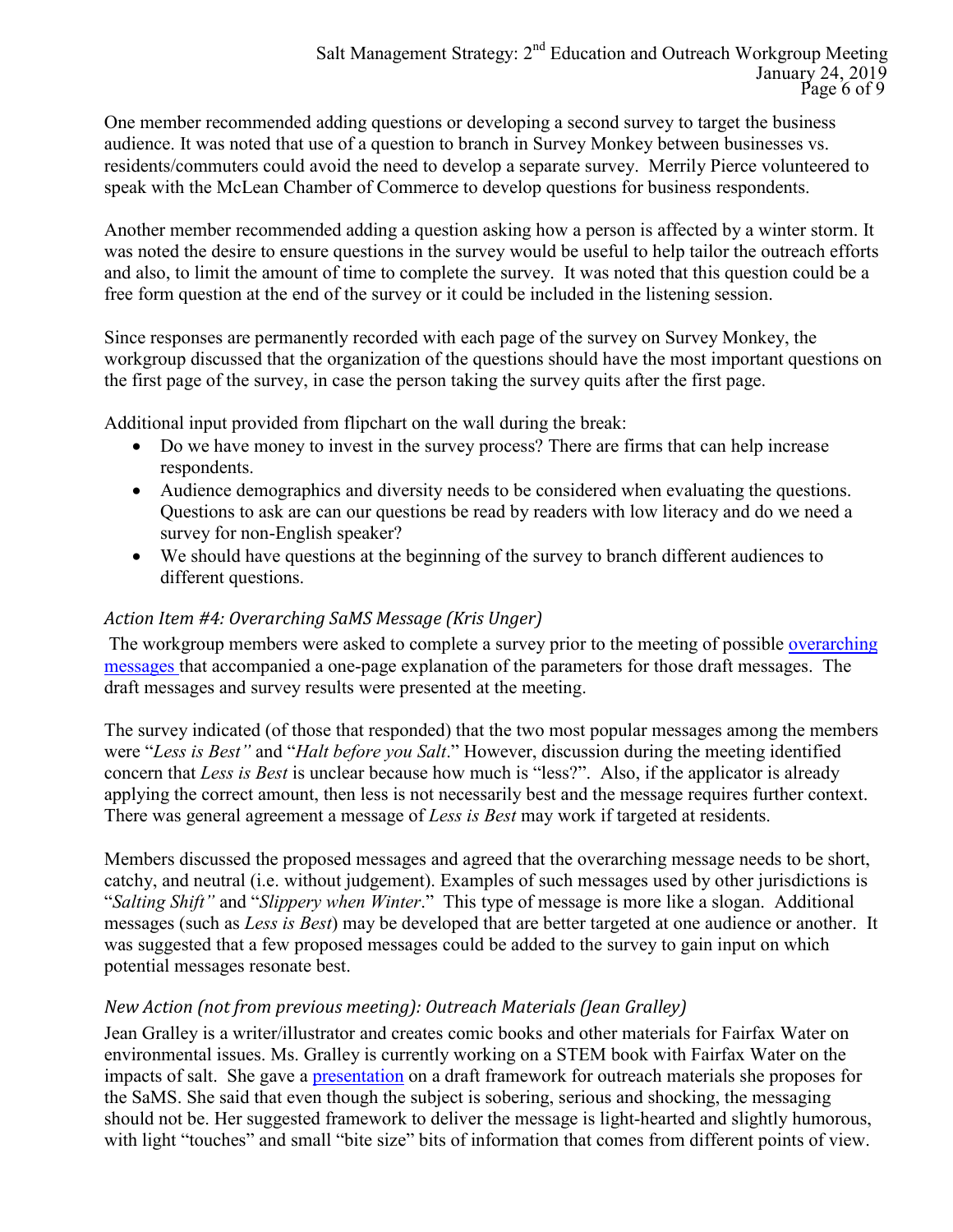For example, a tagline "*Salt tastes bad to Mother Nature"* with an accompanying humorous illustration with additional text targeted to the audience, such as those concerned about the environment.

The members really liked her approach and suggested it include more than just environmental issues. It should also include infrastructure, personal property (e.g. cars), drinking water, and public health. It can be hit from these different points of view, but the campaign would still have a uniform look. During conversation, it was noted there are sensitivities to be considered, such as to whom the message is attributed. For the draft, Ms. Gralley proposed DEQ as the project host, however, DEQ noted this was a collaborative effort and it should be the SaMS collectively as the host. Discussion of a possible SaMS logo to clarify that this project is larger than just DEQ could be considered. Further refinement of the proposed message will be based upon the input provided.

## *Action Item #5: Funding Opportunities (Pam Kenel)*

An overview of the potential funding opportunities was identified. One promising source is the Water Research Foundation. There are a couple of options and it was noted that subscribers (which include a couple workgroup members) who apply receive prioritization. A summary of all funding opportunities identified during this meeting are provided below:

Possible funding options as outlined in Ms. Kenel's **[presentation](https://www.deq.virginia.gov/Portals/0/DEQ/Water/TMDL/SaMS/MeetingMaterials/EandOwg/Meeting2/SaMS_EOWG_ActionItem-5-FundingOpportunities_20190124.pdf)** include:

- Water Research Foundation (a member organization that uses its dues to fund various projects)
	- o Emergent Opportunities Program
	- o Tailored Collaboration Program (funds-matching program)
- Private/Non-profit organizations
	- o Penn Foundation
	- o Rockefeller Foundation
	- o Trust for Public Land
	- o Grants tied to Climate Resilience and Sustainability
- Public Agency Research Partners
	- o EPA (they have funded workshops in the past)
	- o USDA
	- o NASA (there is funding for using their datasets)
- Association of State Drinking Water Administrators (ASDWA)
	- o May not have funding, but could be a good partner
	- o They have a website on [road salt](https://www.asdwa.org/source-water/road-salt/)

It was noted that the USEPA might be especially interested because the project is a collaboration between the Safe Drinking Water Act and the Clean Water Act. One member asked about opportunities for USEPA's Sec. 319 grant funding. DEQ noted that the SaMS is not being developed to meet the 9 key elements required for a plan to be approved by USEPA and thus be eligible for Sec. 319 funding. DEQ had considered this aspect in initial planning for this effort and decided it could limit the SaMS due to the type of information needed for a "9 element" plan. However, it may be possible to subsequently develop a separate document that ties into the SaMS to provide the additional required information to establish Sec. 319 eligibility.

It was recommended prior to proceeding with addition work on this item; that the group identify overall funding needs of the SaMS so that a comprehensive understanding of funding needs is identified prior to reaching out to the funding organizations.

Additional input provided from flipchart on the wall during the break: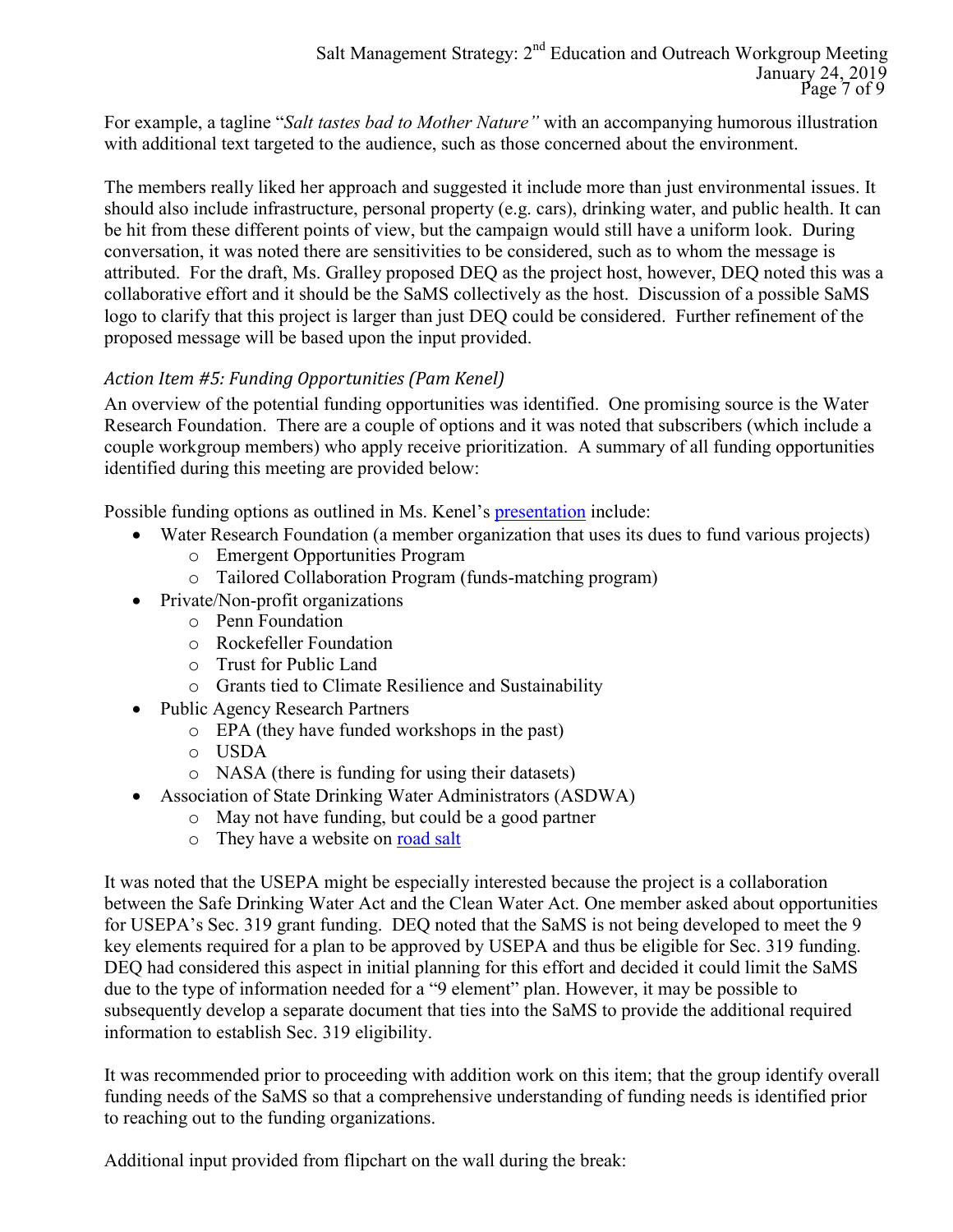• Could we clarify which aspects we are seeking funding for?

#### **Ideas/Concerns Lightening Round**

- The message/campaign should help manage public expectations. What a clear road looks like, what is the expected level of service, etc.
- The key goal of the outreach and education effort is to promote awareness and spur positive behavior changes.
- A focus group could be utilized to test the communications plan and draft messages/materials.
- A two-tiered pilot system for the messages and the campaign could create a stronger outreach strategy.
- The literacy level and language of the campaign is important. It should reach as broad number of people as possible.
- Some suggestions for a final product in the campaign toolkit included: YouTube video, a PowerPoint presentation, a press release, and using local news media to spread the word.
- The pilot campaign should be constructed with a larger comprehensive communications plan in mind as a final SaMS recommendation.
- Serious consideration should be given to where the campaign is promoted. If it is promoted from many of the organizations involved, it may have a heavy environmental bias. It should be pushed from a neutral source (i.e. find more non-environmental distribution channels).
- The final outreach campaign should include cohesive messages but also be in a form that SaMS partners can implement autonomously.
- The pilot campaign is geared towards a residential community, but it may need to be adapted for an urban or rural area.
- It was clarified that the on the ground outreach campaign is to be focused on the Long Branch community, but the survey will be a regional-wide effort.
- A conduit for the public to communicate back to the SaMS group is needed. They can share stories, suggestions, etc.
- Build in a feedback mechanism for improvement (i.e. an evaluation component) into the final campaign. This can be developed from the pilot.
- The ultimate home for the campaign is something that needs to be looked at in the future. It may not always be housed on DEQ's website.
- A follow-up survey to see if public perception or actions change might be beneficial.
- Clarification is needed on exactly what funding is needed and why.

#### **Meeting Wrap-up:**

It was recommended that subcommittees be created to complete the tasks in time to launch the pilot outreach campaign on March 1<sup>st</sup>. In the interest of time and a desire by the members to have a clearer idea as to what work is needed for each subcommittee, DEQ committed to follow-up after the meeting with a request for volunteers. It was noted that there would be short turnaround times to meet the deadline. Also, it was requested that if there were any major concerns, for those to be voiced now or in the next week so that concerns could be taken into consideration by each subcommittee. While the work that comes out of the subcommittees will be run by the entire workgroup prior to finalization, there will be a short window for review and comment and minimal time to address final comments. Therefore, major issues need to be identified now to facilitate meeting the deadline.

It was noted that further work on funding opportunities is best pursued after the pilot effort concludes as this effort will be helpful in a grant application. Also, understanding the efforts from other workgroups will be beneficial to provide a more comprehensive understanding of the opportunities and funding